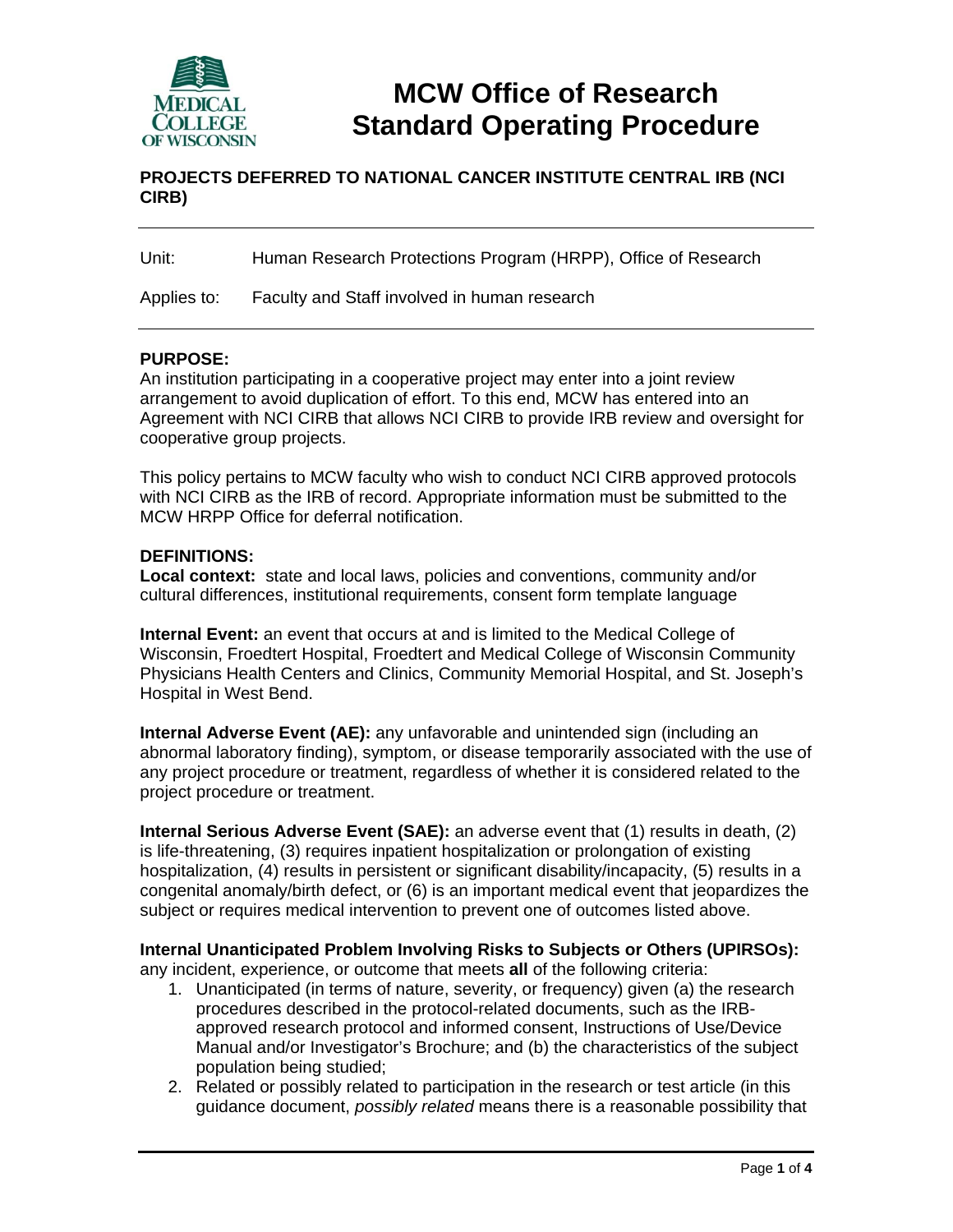the incident, experience, or outcome may have been caused by the procedures involving in the research);

3. Suggests that the research places subjects or others at a greater risk of harm (including *physical, psychological, economic, or social harm*) than was previously known.

# **PROCEDURE:**

## **Guidelines for submitting new projects to the MCW HRPP Office**

- 1. Check NCI CIRB website to ensure project has NCI CIRB approval and is Group Activated.
- 2. Assure that the *Annual Principal Investigator Worksheet About Local Context* has been submitted to CIRB.
- 3. Complete the SmartForm in eBridge for CIRB projects.
	- a. In section 3.1, choose "Deferral to NCI CIRB"
- 4. Upload the following documents in section 52.1.
	- a. Most current following documents from the NCI CIRB website:
		- i. Approval letter
		- ii. NCI CIRB approved full Protocol
		- iii. NCI CIRB approved consent form
	- b. MCW Safety Committee approval(s)
	- c. Local Advertising or other recruitment materials, if applicable
	- d. Local Consent Form that incorporates the CIRB approved consent form with the MCW-NCI CIRB boilerplate language

#### **Guidelines for opening new projects with CIRB**

- 1. Receive the acknowledgment letter from the MCW HRPP Office indicating that a new CIRB project will be opened at MCW/FH
- 2. Complete and submit the *Study-Specific Worksheet About Local Context* using the IRBManager program on the CIRB website.
- 3. When CIRB approves the *Study-Specific Worksheet About Local Context*, CIRB is the IRB of Record for this project and project-related activities can be initiated.

#### **Guidelines for submitting local updates to the MCW HRPP Office**

Submit through eBridge to the MCW HRPP Office local changes for:

- 1. PI changes
	- Also submit a signed MCW *Agreement of Investigator Responsibilities* form
- 2. Project staff changes
- 3. Additional Safety Committee review

# **Guidelines for submitting local Reportable Events**

- 1. Report the following to CIRB using the *Potential Unanticipated Problem and/or Noncompliance* form using IRB Manager on the CIRB website:
	- a. Internal suspected UPIRSOs that are also AEs or SAEs
	- b. Internal suspected UPIRSOs that are **not** also AEs or SAEs
	- c. Internal potential serious or continuing noncompliance
- 2. Report the following to the MCW HRPP Office through eBridge:
	- a. Internal UPIRSOs that are **not** also AEs or SAEs, for example stolen laptop, security breach
	- b. Internal events that CIRB determines are UPIRSOs
	- c. Internal potential serious or continuing noncompliance
	- d. Internal subject complaints
	- e. All audit reports from the local site, including those from CIRB, cooperative groups, or the FDA

#### **Audits**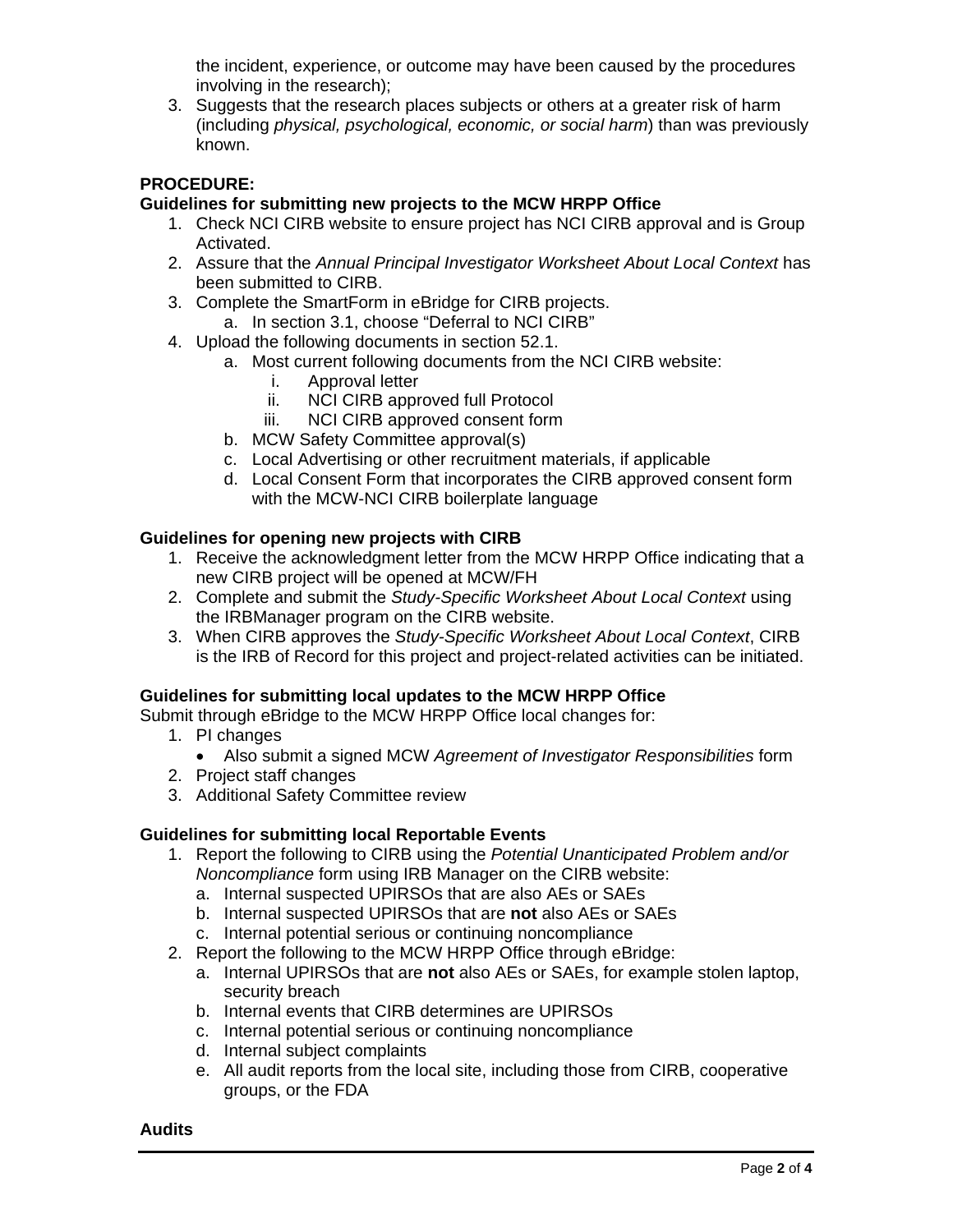- 1. The MCW Human Research Protection Program QA/QI team will include CIRB projects in the routine review program.
- 2. Per the IRB *Authorization Agreement/Division of Responsibilities*, CIRB may conduct audits or consent observations of projects deferred by MCW to CIRB.

# **Requirements for closing a project**

- 1. Notify the MCW HRPP Office of project closure at this site using eBridge.
- 2. Upload the letter from CIRB or the cooperative group indicating that the project is closing at this site. The CIRB closure letter must be provided when submitting the closure notification.

# **Investigator Responsibilities**

- 1. Initiate research or enroll any subject only after receiving notification from NCI CIRB that the *Study Specific Worksheet about Local Context* has been approved.
- 2. Initiate amendments or changes to an approved protocol only after NCI CIRB review and approval, except where necessary to eliminate apparent immediate hazard to the subject. Changes in PI, project staff, or other changes that require Safety Committee review must be submitted to the MCW HRPP Office prior to implementation.
- 3. Follow MCW and FH corporate policies and requirements for conducting research.
- 4. Contact the FH Office of Clinical Research and Innovative Care Compliance (OCRICC) before initiating project activities.
- 5. Conduct the project in accordance with MCW IRB and NCI CIRB policies, federal and state regulations, and cooperative group policies.
- 6. Notify CIRB and the MCW HRPP Office of reportable events as described in this policy.
- 7. Submit the *Annual Principal Investigator Worksheet About Local Context* annually for each PI conducting research that is, or will be, deferred to NCI CIRB.
- 8. Maintain project and regulatory files according to NCI CIRB, federal, and institutional policies.
- 9. Notify the MCW HRPP Office of amendments as described in this policy.
- 10. Notify MCW IRB of project termination or completion.

# **REFERENCES:**

N/A